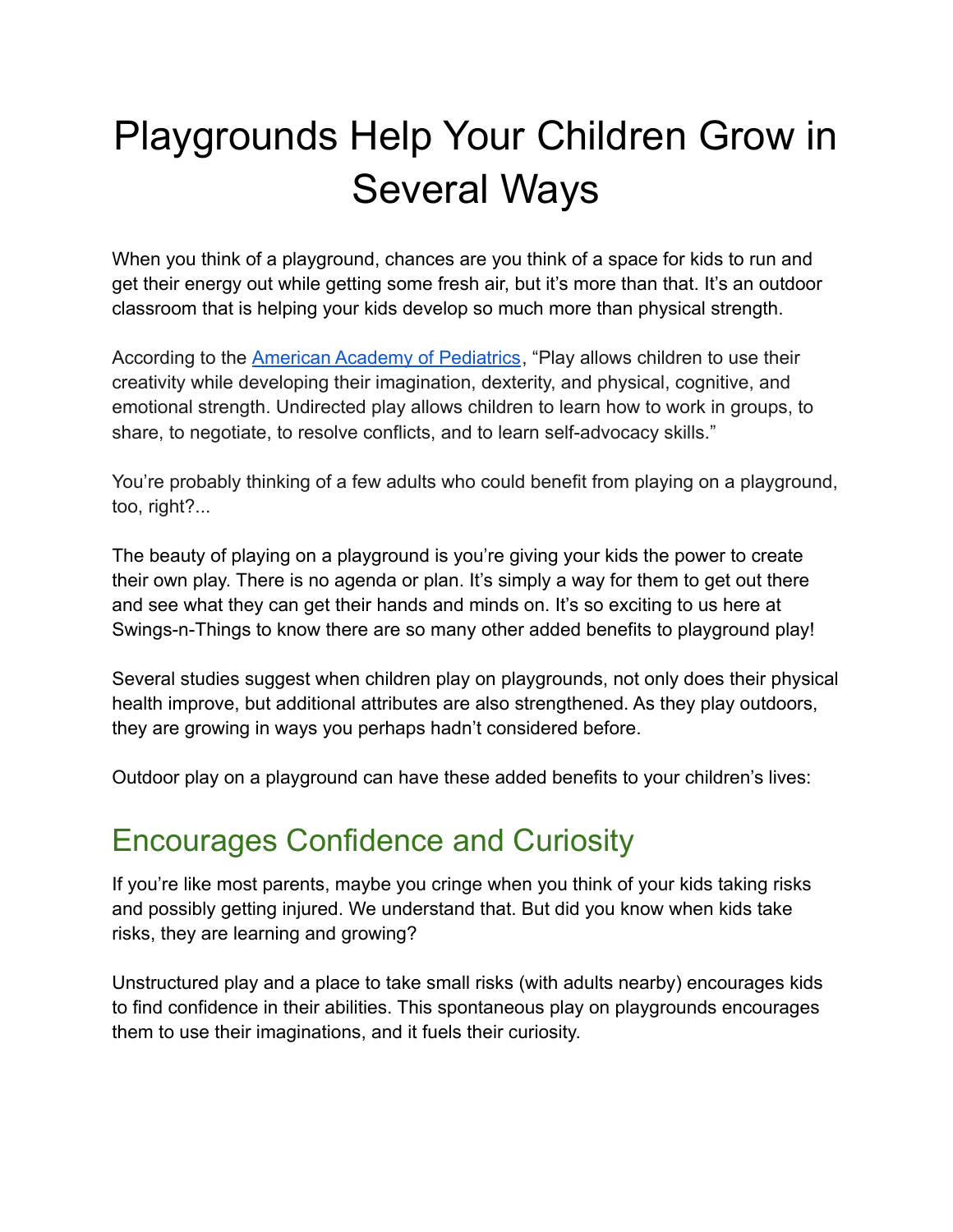This curiosity allows them to push boundaries as their confidence grows, and this often leads to a willingness to try new things both physically and socially. Trying to get them to eat vegetables? We're not sure about that one yet…

#### Healthy Cognitive Brain Development

Brain development is a critical part of your child's health in the early stages of life. Playground play can help promote this through children's movements, interactions, and experiences. Playing leads children to develop corresponding portions of their brains with patterned activities such as those offered on a playground.

When they are doing simple tasks like climbing up a slide or using their imaginations to create a game on the playground, they are doing much more than that: They are literally helping their brains to grow and develop.

### Helps Develop Motor Skills

Did you know children who have developed poor motor skills by age five will likely never develop efficient motor skills? A playground is an excellent place to gain these essential motor skills through things like climbing, jumping, and running.

When your children are hard at play, laughing away in the fresh air, their brains are actually hard at work strengthening their balance and coordination skills. These building blocks to early childhood cannot be created without the power of play.

## Learning Social Skills

Children learn social skills from the adults who care for them, but they also learn from each other, and a playground is a great outdoor classroom for such skills. A playground encourages kids to work together, express ideas, and develop their communication skills to others. They cannot get these skills from watching television or playing video games.

[Sanford Health](https://news.sanfordhealth.org/childrens/play-outside/) states that while kids invent and play games with siblings or friends, these interactions help improve communication, cooperation and organizational skills.

Let's be honest —sometimes kids argue when they play, right? Figuring out how to resolve conflict on their own is a strength that can only benefit them as they enter adulthood.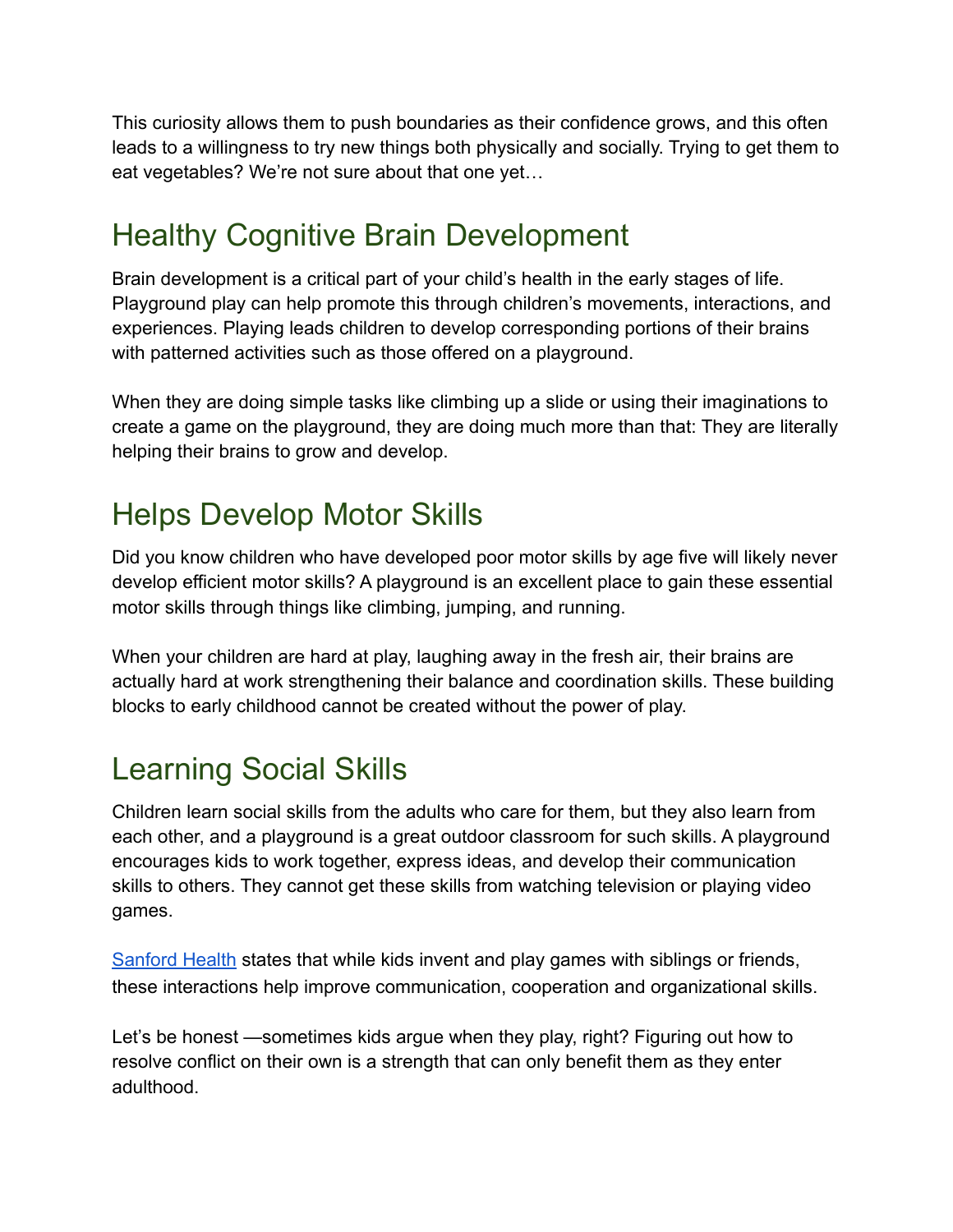# Quality Family Time Outside

We're all pulled in a million different directions. We have hurried lives that leave little time for individual focus on our family. Getting outside on a playground is a time to be fully engaged with your kids.

In a world where we are increasingly attached to our screens, the same goes for our kids. If we all put our screens down, and step outside onto a playground together, they will see by our example that the fun doesn't stop when they grow up.

Some of the best conversations can come out as you push a child on a swing and be fully present with them. Making playground play be a daily habit for your family is a good way to establish a healthy routine that will only lead to other healthy choices together.

## Decreases Anxiety

[The American Psychological Association](https://www.apa.org/monitor/2022/01/special-childrens-mental-health) reports on a recent study where 1,000 families around the country were surveyed, and 71% of parents said the COVID pandemic has affected their child's mental health. Our children are more anxious than ever now, and who can blame them? Aren't we all a little more anxious?

Getting outside and playing is nature's way of relaxing the brain. Fresh air and movement does wonders for a worried mind. When we all can enjoy time together full of laughter and joy, it's understandable how it could lead to a decrease in anxiety.

A great added bonus? A child who plays exerts energy and decreases anxiety, which often leads to better sleep. We've all seen a child who has played all day zonk out in the backseat. Imagine the magic of having a playground in your backyard to bring the benefits of play to you.

Albert Einstein once said, "Play is the highest form of research," and all of us here at Swings-n-Things agree! We can't guarantee our playgrounds will make your child a genius, but we can say with confidence that the playgrounds we offer for your backyard create a great outdoor space for your kids to play and therefore learn, grow, and develop vital life skills.

We hope you'll get outside and make memories with your kids. Now you can rest easy knowing you're also helping them grow into stronger, healthier adults one day as well. Who knew a simple playground could be so powerful?